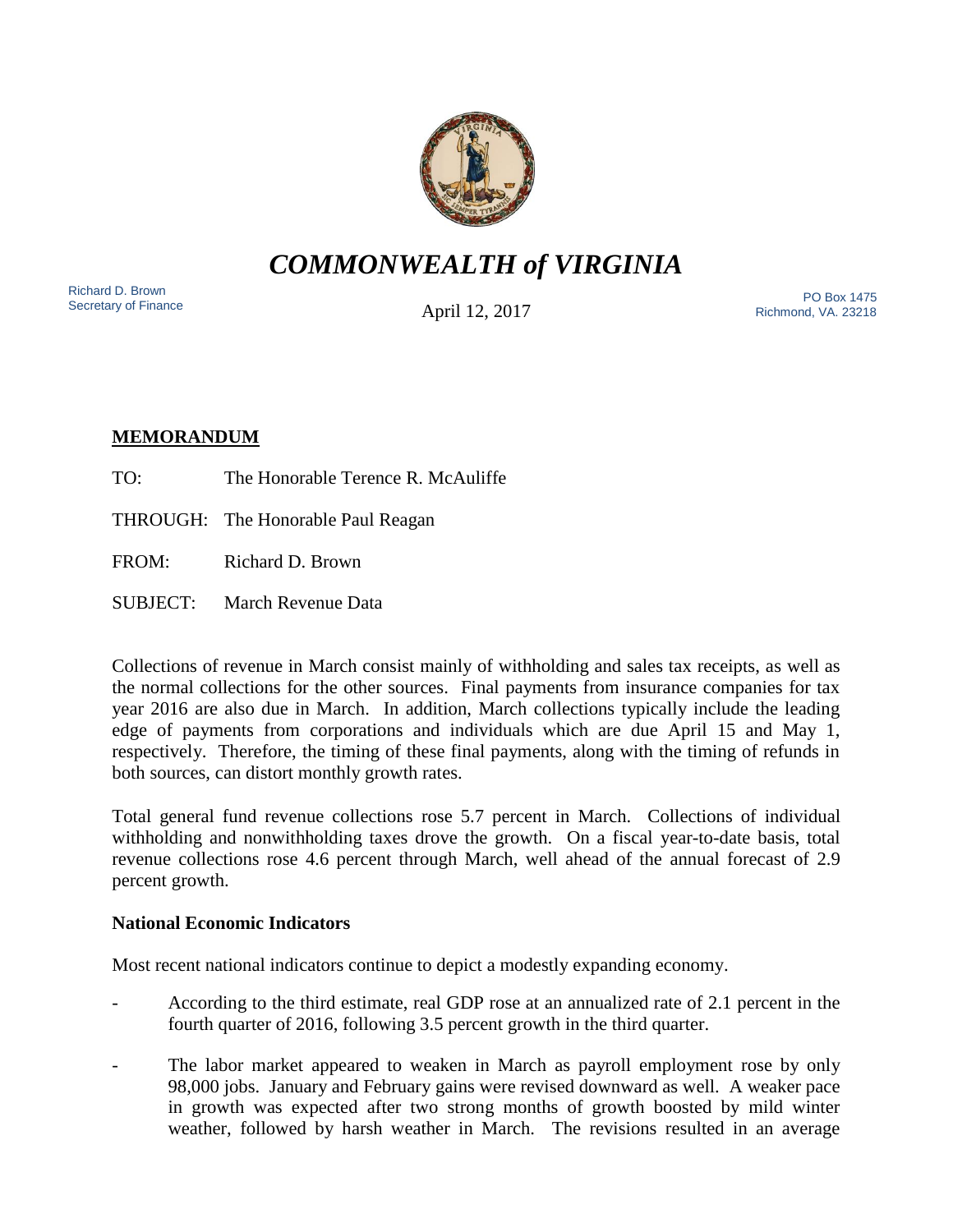April 12, 2017 Page 2 of 5

> monthly gain of 178,000 jobs in the first quarter, slightly stronger than the fourth quarter average of 170,000. The unemployment rate declined from 4.7 to 4.5 percent in March, as a sharp decline in the number of unemployed offset a modest expansion in the labor force.

- Initial claims for unemployment fell by 25,000 to 234,000 during the week ending April 1. The four-week moving average dropped by 4,500 to 250,000. The low level of claims is consistent with a healthy job market.
- The Conference Board's index of leading indicators rose 0.6 percent in February, suggesting the expansion will continue.
- The Conference Board's index of consumer confidence rose from 116.1 to 125.6 in March. Both the present conditions and expectations components increased for the month.
- The manufacturing sector continued to improve in March. Although the Institute of Supply Management index fell from 57.7 to 57.2, it remains well above the expansionary threshold of 50.0.
- The CPI rose 0.1 percent in February after rising 0.6 percent in January and stands 2.8 percent above February 2016. Core inflation (excluding food and energy prices) increased 0.2 percent in February and is 2.2 percent above a year ago.
- At its March meeting, the Federal Reserve raised the federal funds target rate by 25 basis points to 0.75 to 1.0 percent, reiterating that the risks to the economic outlook remain roughly balanced.

### **Virginia Economy**

The Virginia Employment commission released re-benchmarked employment data for calendar years 2015 and 2016. The revisions were quite small for fiscal year 2016, but substantially lower in the first half of fiscal year 2017. Statewide payroll employment growth was 2.3 percent for fiscal year 2016, unchanged from the previously reported growth, while growth in the first half of fiscal year 2017 was revised downward from 1.5 percent to 1.0 percent. Following are the revised growth rates in the major metro areas over the first six months of the fiscal year, with the previously reported growth in parentheses: Northern Virginia rose 1.7 percent (2.0); Hampton Roads grew 0.2 percent (0.2); and Richmond-Petersburg rose 1.1 percent (2.0).

In February, the most recent month available, Virginia employment rose 1.5 percent from February of last year. Northern Virginia posted growth of 2.2 percent; Hampton Roads grew 0.6 percent; and Richmond-Petersburg rose 1.0 percent. The seasonally adjusted unemployment rate fell 0.1 percentage point to 3.9 percent in February. This was also 0.1 percentage point below February of 2016 and the lowest rate since June 2008.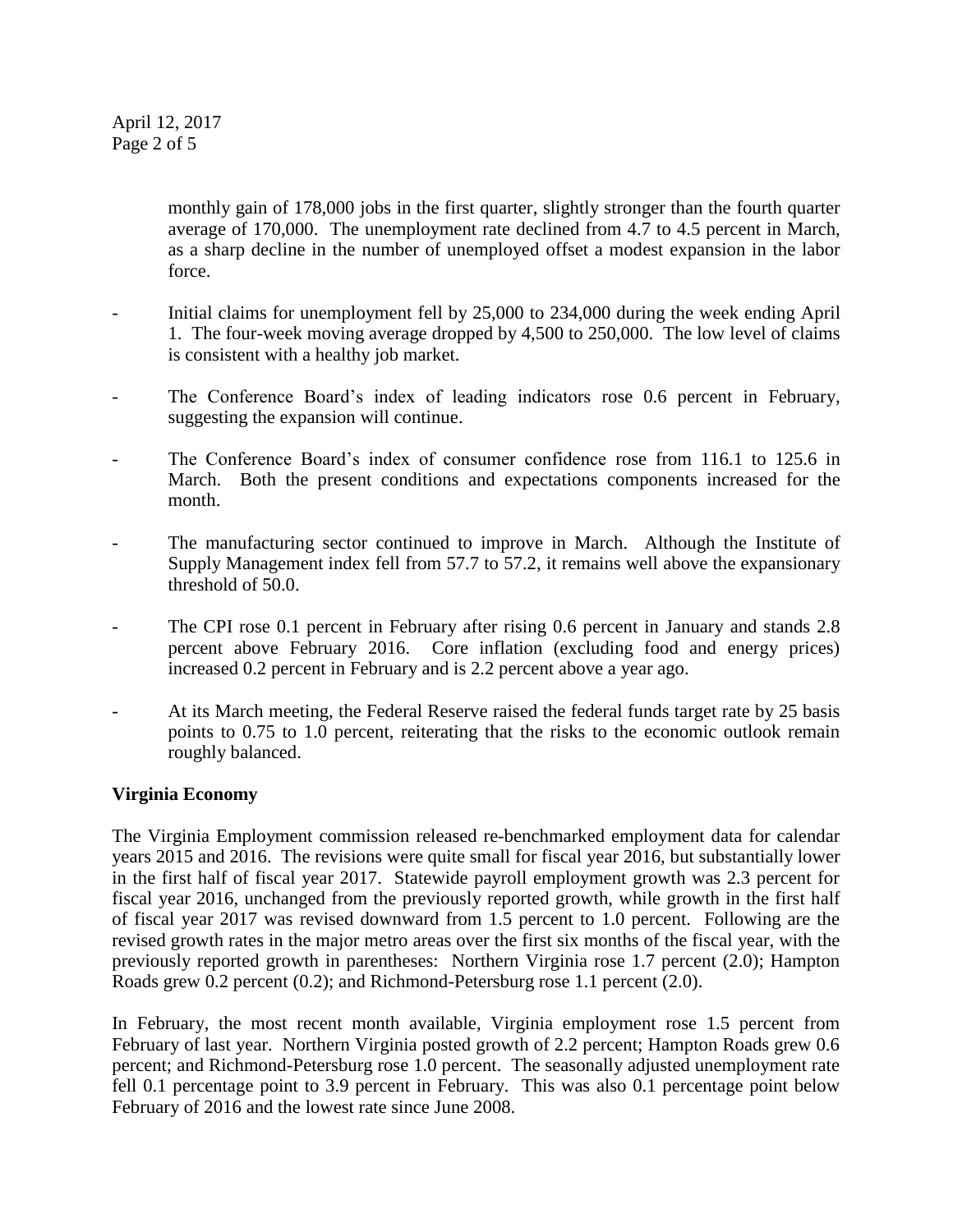April 12, 2017 Page 3 of 5

The Virginia Leading Index rose 0.3 percent in February after rising 0.3 percent in January. All four components -- auto registrations, future employment, the U.S. leading index, and initial claims for unemployment -- all improved in February. The indexes for Blacksburg, Charlottesville, Winchester, and Bristol declined in February, while the indexes for the remaining seven metro areas increased.

## **March Revenue Collections**

Total general fund revenue collections rose 5.7 percent in March. Collections of individual withholding and nonwithholding taxes drove the growth. On a fiscal year-to-date basis, total revenue collections rose 4.6 percent through March, well ahead of the annual forecast of 2.9 percent growth.

*Net Individual Income Tax (70% of general fund revenues)*: Through March, collections of net individual income tax rose 5.6 percent from the same period last year, ahead of the revised annual estimate of 2.9 percent growth. Performance in each component of individual income tax is as follows:

*Individual Income Tax Withholding (63% of general fund revenues)*: Collections of payroll withholding taxes grew 6.8 percent for the month. Year-to-date, withholding collections are 5.3 percent ahead of the same period last year, well ahead of the annual estimate of 3.6 percent growth.

*Individual Income Tax Nonwithholding (16% of general fund revenues)*: March is not a significant month for collections in this source. Receipts were \$186.1 million in March compared with \$165.6 million in March of last year for growth of 12.4 percent. Year-todate, collections rose by 2.9 percent, ahead of the annual estimate of a 0.7 percent decline.

*Individual Income Tax Refunds*: The Department of Taxation issued \$411.0 million in refunds in March compared with \$406.1 million last year, a 1.2 percent increase. Since the start of the filing period beginning January 1, TAX has issued 1.6 million refunds, about the same number through March of last year. Year-to-date, refunds have fallen 0.4 percent, trailing the annual estimate of 1.5 percent growth.

*Sales Tax (18% of general fund revenues)*: Collections of sales and use taxes, reflecting February sales, rose 2.8 percent in March. On a year-to-date basis, collections have risen 1.5 percent, trailing the annual estimate of 2.7 percent growth. Adjusting for the accelerated sales tax program, sales tax collections have increased 1.6 percent year-to-date, lagging the forecast.

*Corporate Income Tax (4% of general fund revenues)*: March is not a significant month for collections in this source. Most of the activity in March is from companies making final tax year 2016 payments ahead of the April 15 due date. Collections of corporate income taxes were \$85.0 million in March, compared with receipts of \$155.8 million in March of last year.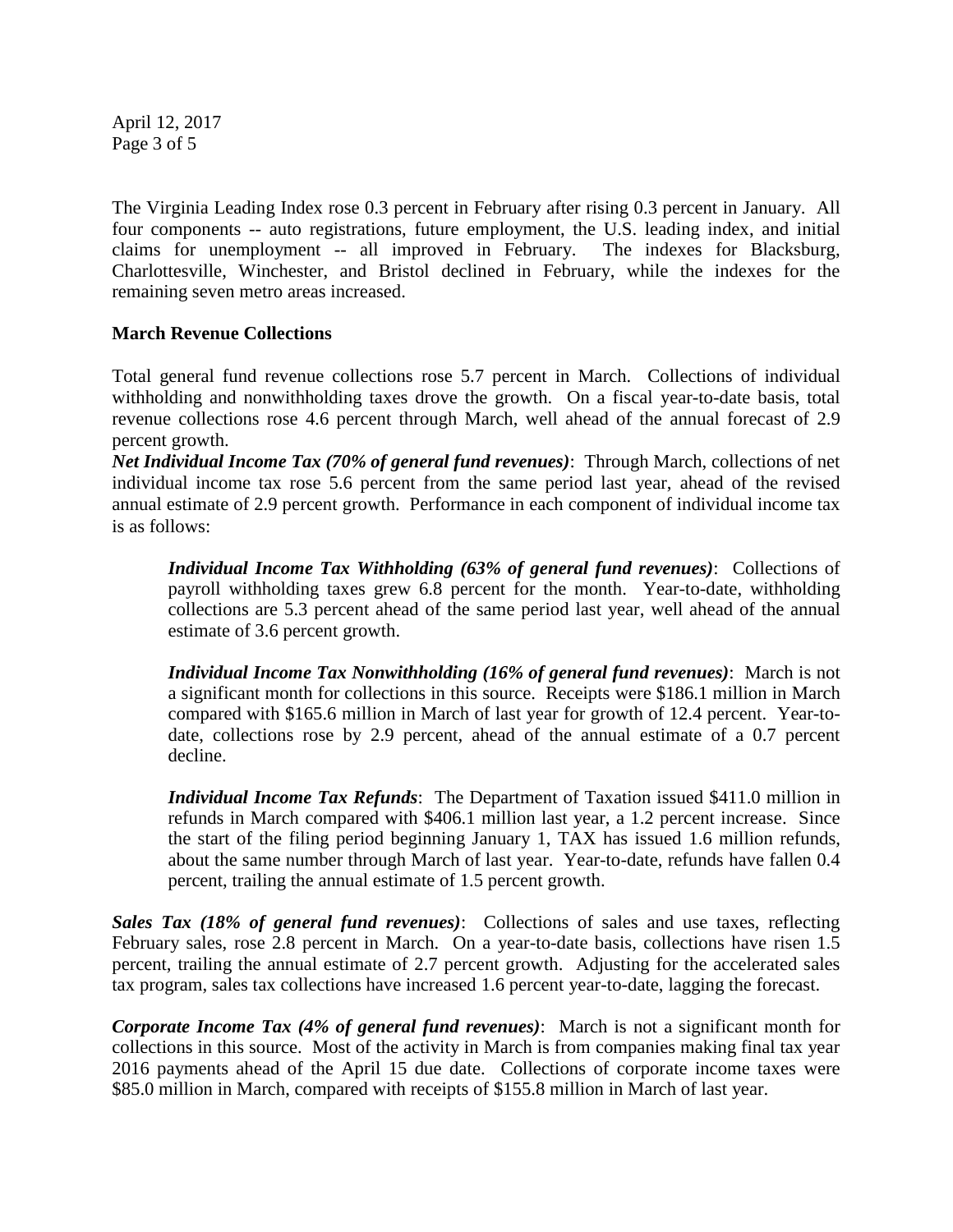April 12, 2017 Page 4 of 5

Year-to-date collections have increased 2.5 percent from the same period last year, trailing the revised annual estimate of 3.8 percent growth. Next month's collections will provide a clearer picture of trends in this source as final payments for tax year 2016 and estimated payments for tax year 2017 are received.

*Wills, Suits, Deeds, Contracts (2% of general fund revenues)*: Collections of wills, suits, deeds, and contracts – mainly recordation tax collections – were \$29.8 million in March, compared with \$30.5 million in March of last year for a decline of 2.2 percent. On a year-to-date basis, collections are up 8.8 percent, ahead of the annual forecast of 8.0 percent growth.

*Insurance Premiums (2% of general fund revenues)*: Final payments in this source were due March 1. Collections were \$16.1 million compared with \$18.2 million in March of last year. Year-to-date collections through March were \$97.2 million, compared with \$95.6 million in the same period last year. Estimated payments for insurance companies are due in April and June.

### **Other Revenue Sources**

The following list provides data on March collections for other revenue sources:

|                                    | <b>Year-to-Date</b> | Annual<br><b>Estimate</b> |
|------------------------------------|---------------------|---------------------------|
| Interest Income (0.4% GF revenues) | 12.5%               | 17.5%                     |
| ABC Taxes (1% GF revenues)         | $1.9\%$             | 2.8%                      |

*All Other Revenue (2% of general fund revenues)*: Receipts in All Other Revenue grew 19.0 percent in March, \$35.4 million compared with \$29.8 million a year ago. Most of the growth is attributable to bank franchise taxes, interest, and fines. On a year-to-date basis, collections of All Other Revenue declined 0.4 percent from the same period last year as compared to the annual estimate of a 2.2 percent decline.

#### **Summary**

Collections of revenue in March consist mainly of withholding and sales tax receipts, as well as the normal collections for the other sources. Final payments from insurance companies for tax year 2016 are also due in March. In addition, March collections typically include the leading edge of payments from corporations and individuals which are due April 15 and May 1, respectively. Therefore, the timing of these final payments, along with the timing of refunds in both sources, can distort monthly growth rates.

Total general fund revenue collections rose 5.7 percent in March. Collections of individual withholding and nonwithholding taxes drove the growth. On a fiscal year-to-date basis, total